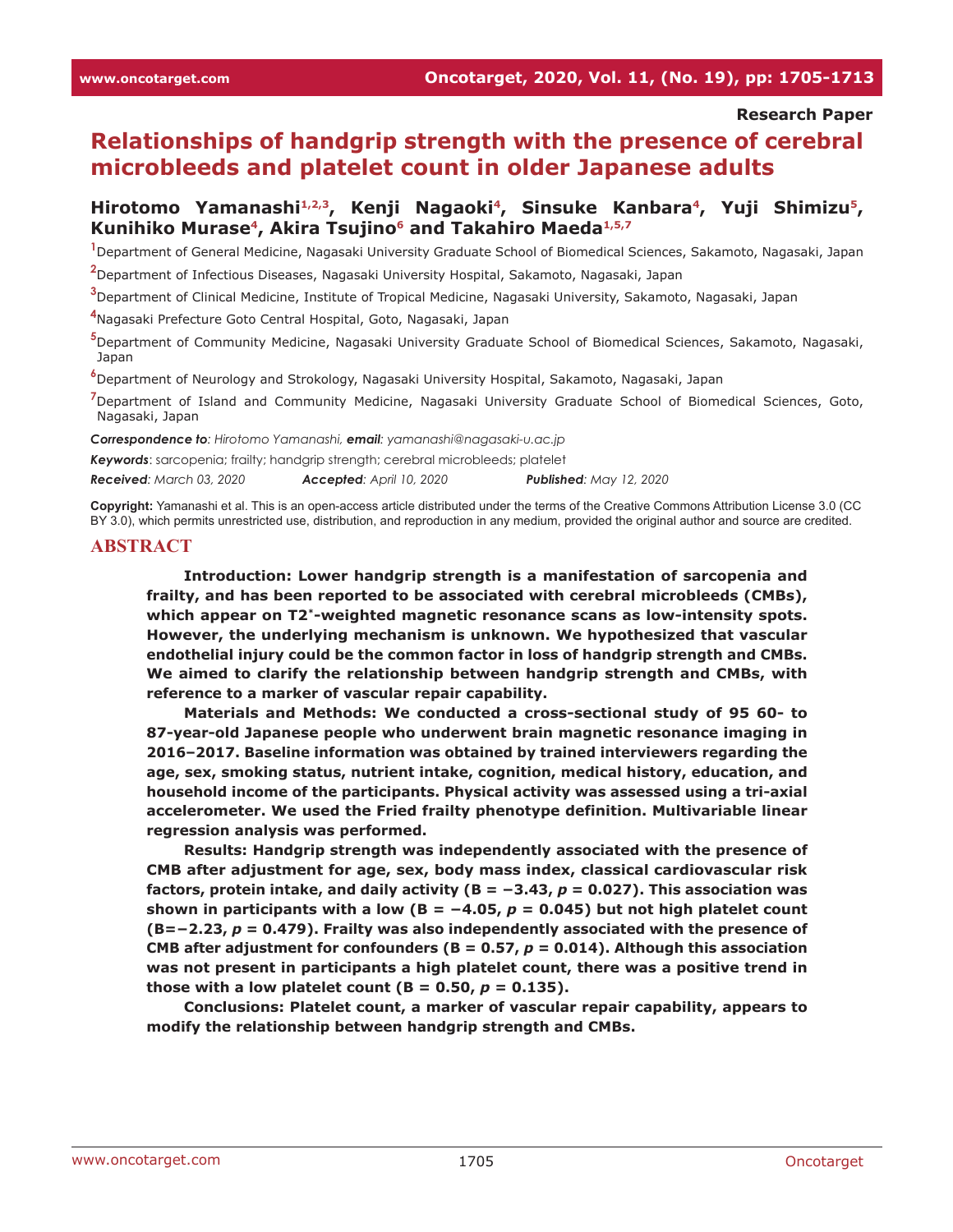### **INTRODUCTION**

Low handgrip strength is a typical manifestation of sarcopenia and frailty [1, 2], and is itself a predictor of mortality and disability [3, 4]. Our previous studies have shown that the capacity for endothelial repair is associated with the maintenance of handgrip strength [5, 6]. Both platelets and CD34-positive cells play important roles in vascular homeostasis [7–9], respond to hypertension-induced vascular endothelial injury, and maintain handgrip strength. Platelets may also increase the proliferation of bone marrow multi-potent stem cells [10] and induce the differentiation of human CD34-positive cells into foam cells [11], which leads to the development of atherosclerotic lesions as a consequence of aggressive repair in response to vascular damage.

Recent studies have shown that small vessel disease is associated with frailty [12–15]. Cerebral microbleeds (CMBs) are a manifestation of small vessel disease and are visible on T2\* -weighted magnetic resonance imaging (MRI) scans as low-intensity spots [16]. Hypertension is the most consistent predictor of CMBs, with an odds ratio in healthy adults of 4.21 (95% confidence interval 2.20–8.08) [17]. In a cohort of 962 Asian adults, the presence of CMBs was significantly associated with physical frailty and low handgrip strength, independent of age, sex, and vascular risk factors [14]. In addition, of the five assessments of frailty used, handgrip strength was the only one to be associated with brainstem CMBs after multivariate adjustment. However, CMBs were not significantly associated with frailty after adjustment for age, sex, and duration of education in a cohort of 388 Australian adults [13].

Platelets are initiators of vascular inflammation and vessel wall remodeling [18, 19], and age-related increases in inflammatory agents can disrupt the microvascular endothelium. In turn, disruption of the microvascular endothelium impairs the microcirculation and prevents delivery of the oxygen and nutrients necessary to maintain skeletal muscle mass [20]. Moreover, failure of the cerebrovascular endothelium is the underlying mechanism of cerebral small vessel disease, including CMBs [21]. Because the platelet count has a crucial role in vascular endothelial repair activity [5] and may be a common etiologic factor in the loss of handgrip strength and CMBs, we hypothesized that the relationships between handgrip strength, frailty, and CMBs might be more marked in older people with low platelet counts. To clarify these relationships, we conducted a cross-sectional study of 95 Japanese people aged 60–87 years who underwent brain MRI in 2016–2017.

### **RESULTS**

Table 1 lists the characteristics of the whole cohort and groups categorized according to their platelet count. Of the 95 participants, 18 (19.0%) had CMBs in any location, 12 (12.6%) had CMBs in lobar and/ or other locations, and 13 (13.7%) had CMBs in nonlobar and/or lobar locations. According to Fried Frailty phenotyping, there were 40, 50, and 5 non-frail, pre-frail, and frail participants, respectively. Compared with those participants with a high platelet count, those with a low platelet count were more likely to have chronic kidney disease (CKD) and use non-vitamin K antagonist oral anticoagulants (NOACs) more frequently, had a higher serum cystatin C concentration, and had a lower lowdensity lipoprotein (LDL)-cholesterol concentration.

In the simple linear regression analysis, although the association between handgrip strength and the presence of CMBs was not significant, there was a negative trend among the total participants (B coefficient =  $-3.00, p =$ 0.218) (Table 2). Frailty was also independently associated with the presence of CMBs among the total participants  $(B = 0.65, p = 0.004).$ 

In the multivariable linear regression analysis, handgrip strength was found to be independently associated with the presence of CMBs in all the models tested (B =  $-3.44$ ,  $p = 0.027$  in Model 3) (Table 2). This association was shown in the low platelet count group  $(B = -4.05, p = 0.045$  in Model 3), but not in the high platelet count group (B =  $-2.23$ , *p* = 0.479 in Model 3). Frailty was also independently associated with the presence of CMBs in all the models tested (B =  $0.57$ ,  $p = 0.014$ ) in Model 3). Although this association was not shown in the participants when they were categorized according to platelet count, there was a positive trend in the low platelet count group ( $B = 0.50$ ,  $p = 0.135$  in Model 3).

We additionally performed multivariable linear regression analyses of the relationship between handgrip strength and the presence of CMBs by sex and by age group. Although this association was not statistically significant in men, a negative trend was found in both men and women in Model 3 (B =  $-1.66$ ,  $p = 0.529$  and B =  $-5.11$ ,  $p = 0.005$ , respectively). The age categories were defined as young (60–71 years) and old (72–87 years) using a median age of 71 years. Although these associations were not statistically significant, a negative trend was found in both the young and old age groups in Model 3 (B =  $-4.35$ , *p* = 0.054 and B = −1.36, *p* = 0.532, respectively).

The number of CMBs was not associated with either handgrip strength or frailty in all patients, the low platelet count group, or the high platelet count group in Model 3. When we selected the distribution of CMBs as only lobar CMBs, the association between handgrip strength and CMBs was attenuated to a non-significant level but remained significant in non-lobar CMBs (B = −1.02, *p* = 0.604 and B = −3.57, *p* = 0.037 in Model 3, respectively). The association between frailty and lobar CMBs and the association between frailty and non-lobar CMBs were attenuated to a non-significant level ( $B = 0.25$ ,  $p = 0.404$ ) and  $B = 0.31$ ,  $p = 0.233$  in Model 3, respectively).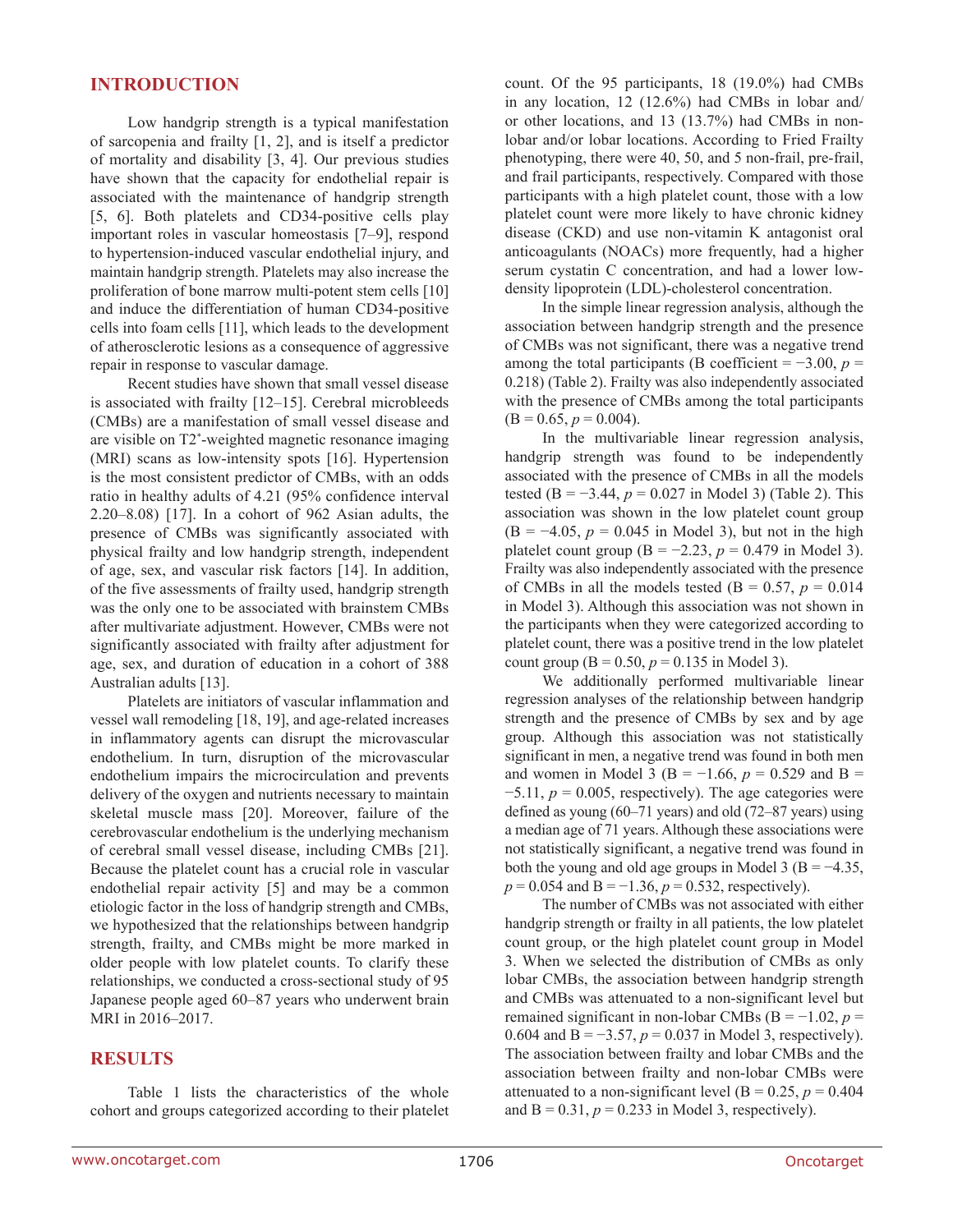| the stuury                                                   |                  | conor is categorized according to platelet count |                            |                 |
|--------------------------------------------------------------|------------------|--------------------------------------------------|----------------------------|-----------------|
|                                                              | All              | Low platelet count                               | <b>High platelet count</b> | <i>P</i> -value |
| No. of participants                                          | 95               | 48                                               | 47                         |                 |
| Age, years                                                   | $72.4 \pm 7.3$   | $73.8 \pm 7.3$                                   | $71.0 \pm 7.0$             | 0.061           |
| Men                                                          | 48(50.5)         | 25(52.1)                                         | 23(48.9)                   | 0.759           |
| Height, cm                                                   | $155.5 \pm 8.7$  | $155.7 \pm 8.7$                                  | $155.4 \pm 8.7$            | 0.873           |
| Body mass, kg                                                | $61.6 \pm 13.2$  | $62.0 \pm 14.4$                                  | $61.3 \pm 12.0$            | 0.870           |
| Body mass index, kg/m <sup>2</sup>                           | $25.4 \pm 4.6$   | $25.4 \pm 4.5$                                   | $25.4 \pm 4.7$             | 0.953           |
| Handgrip strength, kg                                        | $26.6 \pm 9.3$   | $25.5 \pm 9.7$                                   | $27.7 \pm 8.8$             | 0.245           |
| Systolic blood pressure, mmHg                                | $136.1 \pm 20.9$ | $136.3 \pm 21.3$                                 | $135.9 \pm 20.6$           | 0.685           |
| Diastolic blood pressure, mmHg                               | $77.4 \pm 12.5$  | $77.1 \pm 14.1$                                  | $77.6 \pm 10.7$            | 0.985           |
| History of ischemic heart disease                            | 10(10.5)         | 6(12.5)                                          | 4(8.5)                     | 0.526           |
| Hypertension                                                 | 64(67.4)         | 30(62.5)                                         | 34(72.3)                   | 0.306           |
| Diabetes mellitus                                            | 27(28.4)         | 14(29.2)                                         | 13(27.7)                   | 0.871           |
| Dyslipidemia                                                 | 44 (46.3)        | 19(39.6)                                         | 25(53.2)                   | 0.184           |
| Atrial fibrillation                                          | 10(10.5)         | 6(12.5)                                          | 4(8.5)                     | 0.526           |
| Chronic kidney disease                                       | 9(9.5)           | 8(16.7)                                          | 1(2.1)                     | 0.016           |
| Use of antiplatelet and/or anticoagulant medication          | 26(27.4)         | 17(35.4)                                         | 9(19.2)                    | 0.075           |
| NOACs <sup>†</sup>                                           | 13(13.7)         | 10(20.8)                                         | 3(6.4)                     | 0.040           |
| Warfarin                                                     | 3(3.2)           | 1(2.1)                                           | 2(4.3)                     | 0.545           |
| Use of antiplatelet medication                               | 14(14.7)         | 8(16.7)                                          | 6(12.8)                    | 0.592           |
| White blood cell count, cells/µL                             | $5,309 \pm 1609$ | $5,319 \pm 1544$                                 | $5,704 \pm 1666$           | 0.255           |
| Platelet count, $\times 10^4/\mu L$                          | $20.7 \pm 5.0$   | $16.7 \pm 3.0$                                   | $24.7 \pm 2.9$             | < 0.001         |
| Total protein, g/dL                                          | $7.1 \pm 0.5$    | $7.0 \pm 0.5$                                    | $7.2 \pm 0.5$              | 0.066           |
| Albumin, g/dL                                                | $4.3 \pm 0.4$    | $4.2 \pm 0.4$                                    | $4.3 \pm 0.3$              | 0.260           |
| High-sensitivity C-reactive protein, g/dL                    | $1,303 \pm 3123$ | $1,328 \pm 3670$                                 | $1,277 \pm 2484$           | 0.443           |
| Cystatin C, mg/dL                                            | $1.05 \pm 0.27$  | $1.11 \pm 0.28$                                  | $1.00 \pm 0.24$            | 0.038           |
| Hemoglobin A1c, %                                            | $5.94 \pm 0.77$  | $5.89 \pm 0.77$                                  | $5.98 \pm 0.78$            | 0.657           |
| Total cholesterol, mg/dL                                     | $183 \pm 35$     | $178 \pm 42$                                     | $188 \pm 26$               | 0.120           |
| HDL-cholesterol, mg/dL                                       | $56 \pm 17$      | $58 \pm 20$                                      | $54 \pm 14$                | 0.522           |
| LDL-cholesterol, mg/dL                                       | $100\pm26$       | $94 \pm 29$                                      | $106 \pm 22$               | 0.017           |
| Triglycerides, mg/dL                                         | $125 \pm 66$     | $122 \pm 77$                                     | $128 \pm 54$               | 0.129           |
| Smoking status                                               |                  |                                                  |                            | 0.590           |
| Never                                                        | 46(48.4)         | 21 (43.8)                                        | 25(53.2)                   |                 |
| Former                                                       | 41 $(43.2)$      | 22(45.8)                                         | 19(40.4)                   |                 |
| Current                                                      | 8(8.4)           | 5(10.4)                                          | 3(6.4)                     |                 |
| Duration of education, years                                 |                  |                                                  |                            | 0.829           |
| $6 - 9$                                                      | 54 (56.8)        | 26(54.2)                                         | 28(59.6)                   |                 |
| $10 - 12$                                                    | 29(30.5)         | 16(33.3)                                         | 13(27.7)                   |                 |
| $\geq$ 13                                                    | 12(12.6)         | 6(12.5)                                          | 6(12.8)                    |                 |
| Household income, million yen per year (US dollars per year) |                  |                                                  |                            | 0.370           |
| $<$ ¥200 (\$17,544)                                          | 36(37.9)         | 18(37.5)                                         | 18(38.3)                   |                 |
| ¥200-399 (\$17,544-35,088)                                   | 51(53.7)         | 28(58.3)                                         | 23 (48.9)                  |                 |
| ¥400-599 (\$35,088-52,632)                                   | 6(6.3)           | 2(4.2)                                           | 4(8.5)                     |                 |
| ¥600-799 (\$52,632-70,175)                                   | 0(0)             | 0(0)                                             | 0(0)                       |                 |
| $\geq$ ¥800 (\$70,175)                                       | 2(2.1)           | 0(0)                                             | 2(4.3)                     |                 |
| Mini-Mental State Examination score                          | $25.8 \pm 2.8$   | $25.5 \pm 2.4$                                   | $26.2 \pm 3.1$             | 0.062           |
| Center for Epidemiologic Studies Depression Scale score      | $7.1 \pm 6.4$    | $8.5 \pm 7.4$                                    | $5.6 \pm 4.8$              | 0.068           |
| Daily energy expenditure during physical activity, kcal      | $500 \pm 159$    | $499 \pm 156$                                    | $503 \pm 172$              | 0.378           |
|                                                              |                  |                                                  |                            |                 |

# **Table 1: Clinical characteristics of the study cohort, categorized according to platelet count**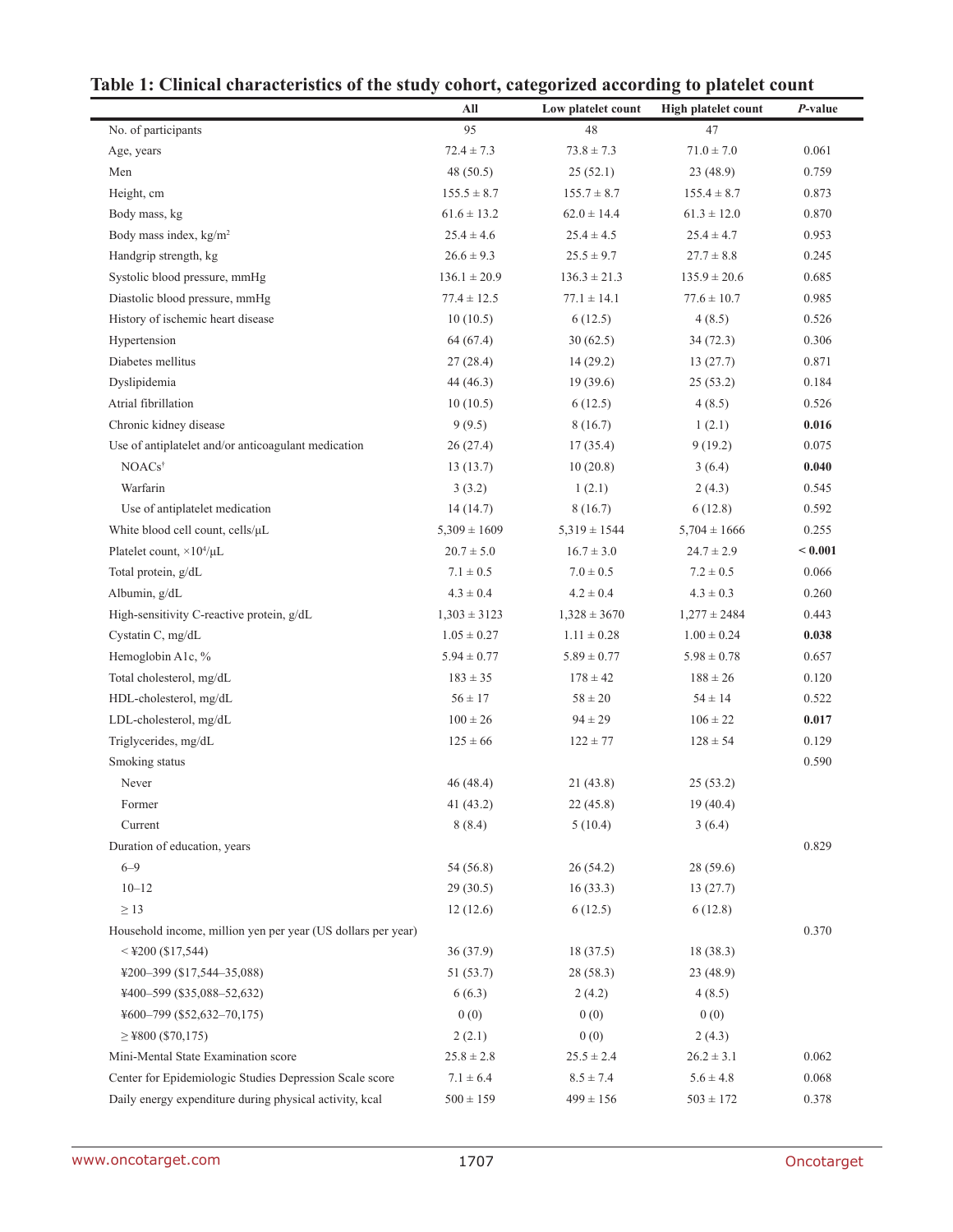| Daily energy intake, kcal          | $1824 \pm 564$  | $1855 \pm 429$  | $1792 \pm 677$  | 0.217 |
|------------------------------------|-----------------|-----------------|-----------------|-------|
| Daily dietary protein intake, g    | $76.4 \pm 27.5$ | $77.5 \pm 22.2$ | $75.4 \pm 32.3$ | 0.330 |
| Daily dietary vitamin D intake, µg | $20.2 \pm 14.6$ | $20.3 \pm 13.7$ | $20.0 \pm 15.7$ | 0.639 |
| Daily dietary alcohol intake, g    | $6.0 \pm 16.9$  | $5.5 \pm 14.6$  | $6.5 \pm 19.0$  | 0.647 |
| Presence of cerebral microbleeds   | 18(19.0)        | 12(25.0)        | 6(12.8)         | 0.128 |
| Number of cerebral microbleeds     | $0.5 \pm 1.4$   | $0.6 \pm 1.5$   | $0.4 \pm 1.2$   | 0.130 |
| Fried Frailty phenotype            |                 |                 |                 | 0.278 |
| Non-frail                          | 40(42.1)        | 20(41.7)        | 20(42.6)        |       |
| Pre-frail                          | 50(52.6)        | 24(50.0)        | 26(55.3)        |       |
| Frail                              | 5(5.3)          | 4(8.3)          | 1(2.1)          |       |
| Low handgrip strength              | 24(25.3)        | 15(31.3)        | 9(19.2)         | 0.175 |
| Low activity                       | 9(9.5)          | 5(10.4)         | 4(8.5)          | 0.524 |
| Slow walking speed                 | 17(17.9)        | 10(20.8)        | 11(23.4)        | 0.763 |
| Exhaustion                         | 14(14.7)        | 7(14.6)         | 7(14.9)         | 0.966 |
| Weight loss                        | 9(9.5)          | 4(8.3)          | 5(10.6)         | 0.701 |

Data are mean  $\pm$  standard deviation or *n* (%). ¥114 was equivalent to \$1 on March 4, 2016. †NOACs: non-vitamin K antagonist oral anticoagulants (dabigatran, rivaroxaban, apixaban, or edoxaban). LDL: low-density lipoprotein; HDL: high-density lipoprotein.

## **Table 2: Multivariable linear regression analysis of the relationship between handgrip strength and the presence of cerebral microbleeds**

|                   | All $(n = 95)$       |                            |            | Low platelet count $(n = 48)$ |                            |            | High platelet count $(n = 47)$ |                            |            |
|-------------------|----------------------|----------------------------|------------|-------------------------------|----------------------------|------------|--------------------------------|----------------------------|------------|
|                   | <b>B</b> coefficient | 95% confidence<br>interval | $P$ -value | <b>B</b> coefficient          | 95% confidence<br>interval | $P$ -value | <b>B</b> coefficient           | 95% confidence<br>interval | $P$ -value |
| Handgrip strength |                      |                            |            |                               |                            |            |                                |                            |            |
| Crude             | $-3.00$              | $(-7.80, 1.81)$            | 0.218      | $-2.57$                       | $(-9.09, 3.95)$            | 0.431      | $-2.67$                        | $(-10.44, 5.10)$           | 0.493      |
| Model 1           | $-3.28$              | $(-6.24, -0.32)$           | 0.030      | $-3.80$                       | $(-7.74, 0.14)$            | 0.059      | $-1.75$                        | $(-6.96, 3.46)$            | 0.501      |
| Model 2           | $-3.57$              | $(-6.59, -0.55)$           | 0.021      | $-3.97$                       | $(-7.70, -0.25)$           | 0.037      | $-1.57$                        | $(-7.88, 4.73)$            | 0.616      |
| Model 3           | $-3.43$              | $(-6.45, -0.41)$           | 0.027      | $-4.05$                       | $(-8.02, -0.09)$           | 0.045      | $-2.23$                        | $(-8.58, 4.11)$            | 0.479      |
| Frailty           |                      |                            |            |                               |                            |            |                                |                            |            |
| Crude             | 0.65                 | (0.21, 1.08)               | 0.004      | 0.64                          | (0.01, 1.27)               | 0.046      | 0.65                           | $(-0.02, 1.32)$            | 0.057      |
| Model 1           | 0.64                 | (0.21, 1.06)               | 0.004      | 0.62                          | (0.02, 1.21)               | 0.043      | 0.70                           | (0.00, 1.40)               | 0.049      |
| Model 2           | 0.60                 | (0.15, 1.05)               | 0.009      | 0.59                          | $(-0.04, 1.22)$            | 0.065      | 0.69                           | $(-0.14, 1.51)$            | 0.101      |
| Model 3           | 0.57                 | (0.12, 1.02)               | 0.014      | 0.50                          | $(-0.16, 1.17)$            | 0.135      | 0.45                           | $(-0.35, 1.26)$            | 0.262      |

Model 1 was adjusted for age, sex, and BMI. Model 2 was adjusted for the Model 1 factors and classical cardiovascular risk factors (history of hypertension, history of diabetes mellitus, cystatin C, and smoking status). Model 3 was adjusted for the Model 2 factors and risk factors for sarcopenia (protein intake, vitamin D intake, and daily activity).

### **DISCUSSION**

The main findings of the present study were that handgrip strength is significantly associated with the presence of CMBs, but that this association is only present in people with a relatively low platelet count. Frailty was also shown to be associated with the presence of CMBs, although this association was not significant in people with low platelet counts. These results demonstrate that frailty and its manifestation, low handgrip strength, and CMBs may have vascular dysfunction as a common etiologic factor because the association between the two was strong in participants with low platelet counts.

This is the first epidemiologic study to show that the association between handgrip strength and the presence of CMBs can be stratified according to platelet count in an older Japanese population without a history of stroke or dementia. The findings were strengthened by adjustment for the potential confounders of cardiovascular risk factors, nutritional status, socio-economic status, and physical activity.

Previous studies have shown that small vessel disease is associated with frailty [12–15]. A cohort study of 791 older adults in the US showed the progression of frailty in  $> 95\%$  during up to 14 years of follow-up [15]. In mixed-effect analysis, arteriosclerosis, identified during postmortem brain examination, was associated with the progression of frailty after controlling for the effects of age, sex, education, and their interaction with time (estimate =  $0.079$ ,  $p < 0.001$ ). The authors suggested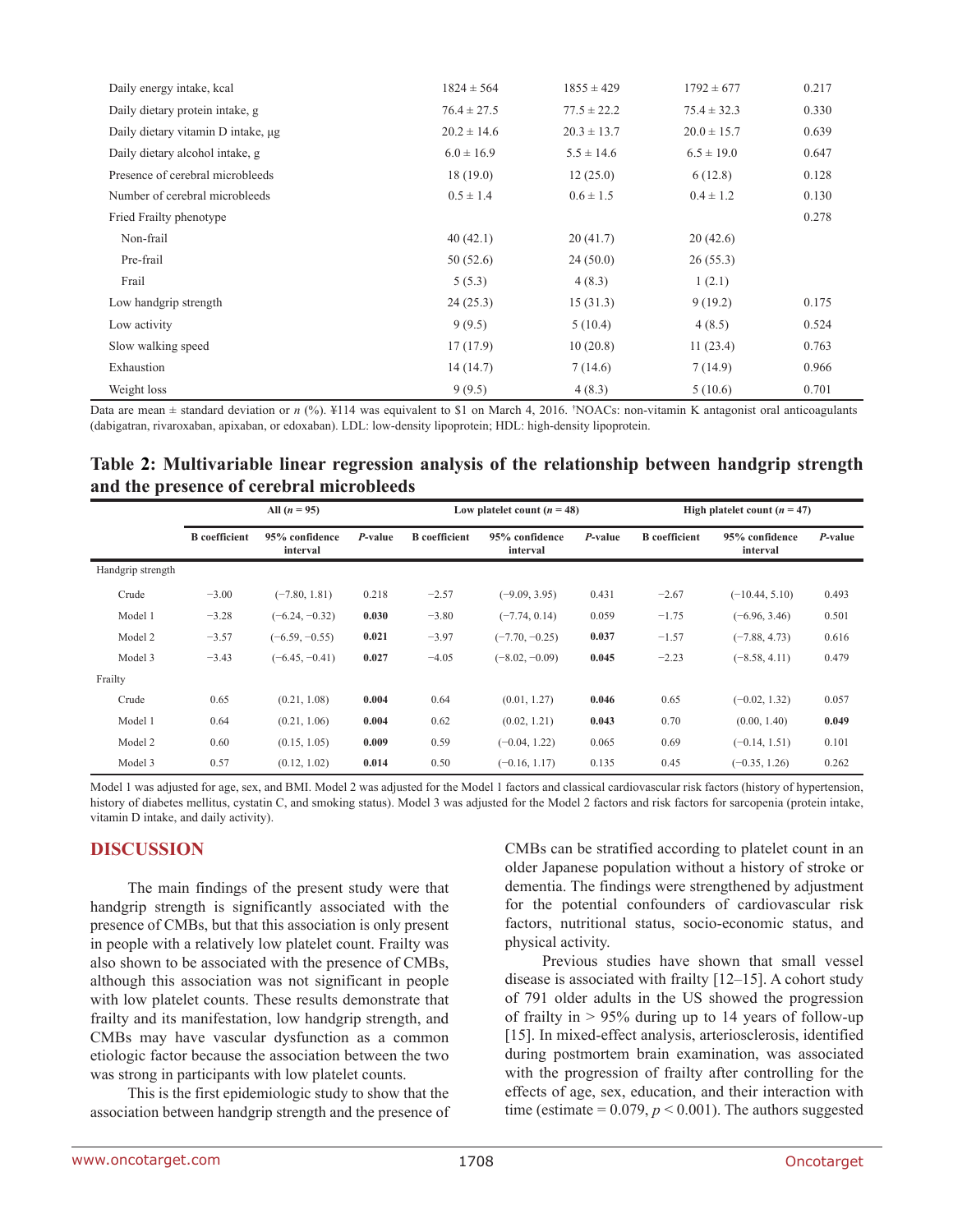that frailty and brain pathology might be caused by a common underlying pathophysiologic mechanism. To the best of our knowledge, few epidemiologic studies have examined the underlying pathophysiology. However, a cross-sectional study of Taiwanese adults showed that the number of CMBs is associated with the degree of physical frailty and that CMBs located in the brainstem are significantly associated with physical frailty and low handgrip strength [14]. Because the location of CMBs reflects the underlying mechanism (deep and/ or infratentorial CMBs are attributable to hypertensive arteriosclerosis, whereas lobar CMBs are attributable to cerebral amyloid angiopathy [21–24]), CMBs located in the brainstem may be indicative of disruption of the microcirculation. Thus, the findings of previous studies indicate that the associations between physical frailty or low handgrip strength and CMBs may be underpinned by common defects in the microcirculation. The findings in our study showed that CMBs in any location and nonlobar CMBs were significantly associated with handgrip strength, but lobar CMBs were not. These findings are compatible with the hypothesized underlying mechanism in non-lobar CMBs, which may be different from cerebral amyloid angiopathy in lobar CMBs.

Platelets play an important role in vascular inflammation and vessel wall remodeling [18, 19], and our previous study showed that the platelet count is a marker of vascular repair capability in older Japanese men [5]. Activated platelets can increase the proliferation of bone marrow mesenchymal stem cells [10] and the

number of CD34-positive cells by releasing stromal cell-derived factor  $1\alpha$  [25]. These cells, in turn, can also contribute to endothelial repair [9]. The presence of sufficient numbers of platelets may enhance the repair of the vascular endothelium. However, low bone marrow activity may limit the proliferation of platelets, leading to poor endothelial repair. Disruption of the microvascular endothelium impairs the microcirculation [20]. Thus, people with a low platelet count may be at higher risk of microcirculatory dysfunction in the brain, leading to CMBs, and in muscle, leading to lower handgrip strength and the progression of physical frailty (Figure 1).

Inflammation is also involved in the induction of vascular endothelial injury; therefore, we adjusted Model 3 in the multivariate analysis according to the serum concentration of high-sensitivity C-reactive protein (hs-CRP). However, both the associations between handgrip strength and the presence of CMBs ( $B = -3.40$ ,  $p = 0.031$ ) and frailty and the presence of CMBs ( $B = 0.61$ ,  $p = 0.010$ ) remained, which suggests that the underlying pathophysiology principally involves disruption of the microcirculation and insufficient vascular endothelial repair, rather than inflammation.

#### **Study strengths and limitations**

Our study had a strength. The muscle strength and CMBs had predisposing factors, and they should be considered potential confounding factors. We collected detailed information about cardiovascular risk factors,



**Figure 1: Possible mechanism underlying the links between the progression of frailty, handgrip strength, cerebral microbleeds, and platelet count, as an index of endothelial repair capability, in older people in the present study.** CMBs: cerebral microbleeds.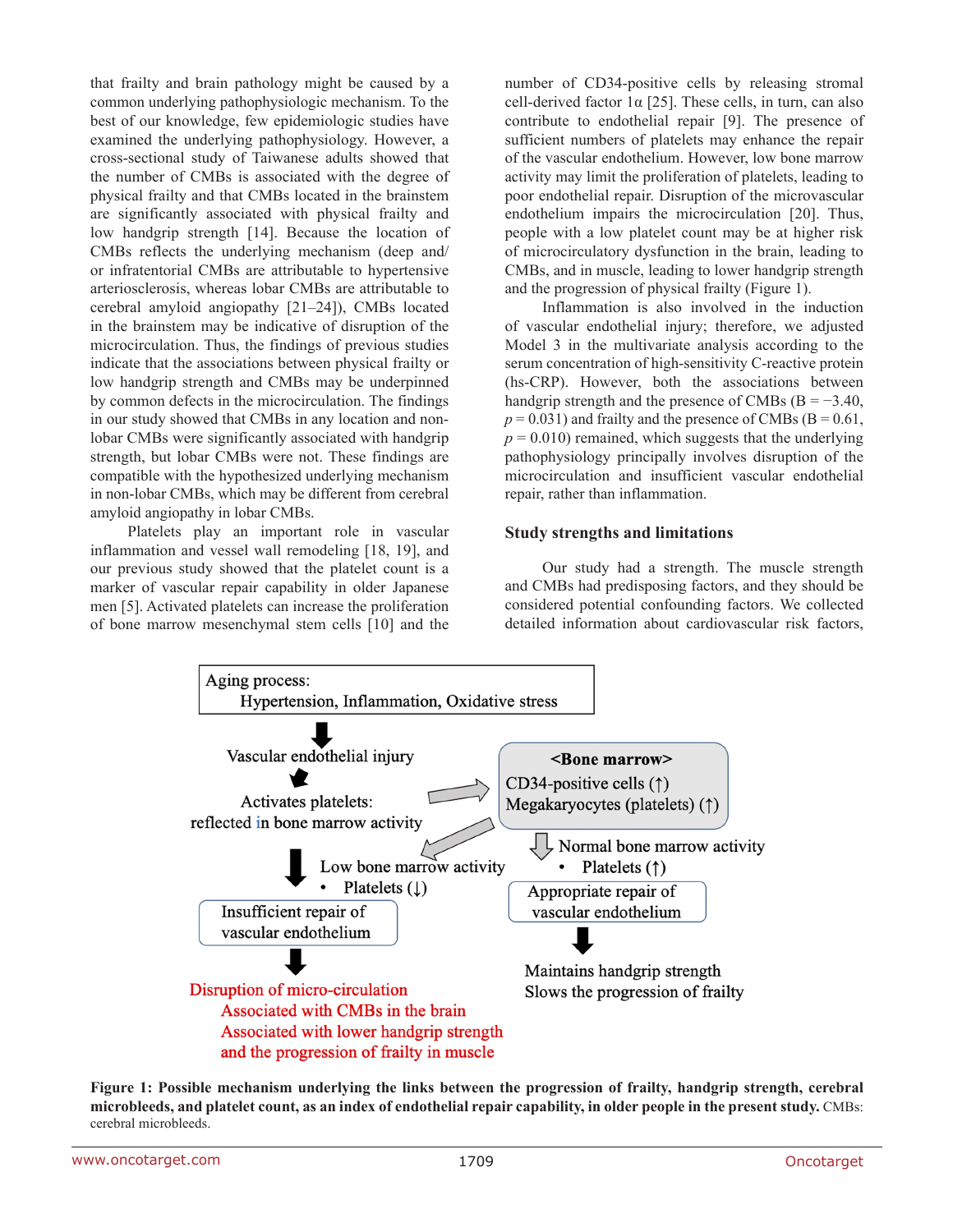inflammation, nutritional status, physical activity level, socioeconomic status, and other parameters.

The potential limitations of the present study warrant some discussion. First, because we recruited participants after an MRI examination had been performed, the prevalence of CMBs may have been underestimated. Second, the purpose of brain MRI in most patients was to examine somatic symptoms, and eligible participants who needed chronic care were recruited at a hospital visit; therefore, the participants might have had a higher probability of being frail than the normal population. However, despite this potential selection bias, the risk of confounding of the association might have been low in this study. In addition, because this was a cross-sectional study, we were unable to establish cause–effect relationships.

In conclusion, the platelet count, a marker of vascular repair capability, appears to modify the association between handgrip strength and the presence of CMBs in older people. Further study is required to elucidate the reason why the association between CMBs and the maintenance of muscle strength depends on the platelet count, and may help to identify preventive strategies for frailty and sarcopenia.

## **MATERIALS AND METHODS**

### **Ethics statement**

This study was approved by the Ethics Committee of Nagasaki University Graduate School of Biomedical Sciences (project registration number 15122574) and by the Ethics Committee of Nagasaki Goto Central Hospital (project registration number 27-1), and was conducted according to the ethical standards defined in the 1964 Declaration of Helsinki and its subsequent amendments.

### **Study design and participants**

We conducted a cross-sectional study in Nagasaki Goto Central Hospital, Japan. We recruited all the patients aged 60 years or older who underwent plain brain MRI using T2\* -weighted gradient-recalled echo sequence imaging. The purpose of examining brain MRI was as follows; dizziness, vertigo, syncope, headache, unconsciousness, seizure, loss of balance, numbness, suspected stroke or suspected dementia.

The participants were sequentially recruited from the MRI list between January 1, 2013 and December 31, 2015, when they attended a regular consultation at the hospital. We did not include patients who had been diagnosed with or treated for stroke or dementia. Of 1,612 patients who underwent MRI, 111 were included, and the rest of the patients were not recruited because of shortage of funding. Ultimately, 95 participants (48 men and 47 women) with a mean age of 72.4 years (standard deviation, 7.3 years; range, 60–87 years) were evaluated,

after the exclusion of patients with a refusal to participate  $(n = 9)$ , a metal artifact on MRI  $(n = 1)$ , a history of stroke or dementia recognized at the interview conducted after the recruitment process  $(n = 3)$ , and refusal to use an accelerometer  $(n = 3)$ . All the participants provided their written informed consent at the time of their regular visit, between March 4, 2016 and March 2, 2017. All the anthropometric data, medical records, and laboratory data, with the exception of the MRI data, were obtained after the provision of informed consent.

### **Definition of CMBs**

Multi-sequence MRI examinations were performed using a 1.5-T scanner (Philips Healthcare). A twodimensional T2\* -weighted gradient-recalled echo sequence with long echo time, acquisition matrix size of  $256 \times 133$ – 163 (emergency case:  $224 \times 109$ ), slice thickness of 5 mm, and 1-mm spacing was used. CMBs were defined as being  $\leq 10$  mm in diameter on the basis of the previous study guidelines proposed by Greenberg *et al.* [16].

### **Handgrip strength and definition of frailty**

Handgrip strength was recorded with the participant standing and his/her arm extended in a natural position. The handgrip dynamometer (Smedley Dynamometer 0-1019-01; Matsumiya Ika Seiki Seisakujo, Tokyo, Japan) was adjusted for each participant, so that his/her second proximal phalanges were positioned around the handle. Handgrip strength was measured twice for both hands, and the maximum scores for both hands were analyzed.

We used Fried frailty phenotyping to assess the frailty of the participants [26]. The sum of the scores for the five components (unintentional weight loss, weakness, exhaustion, slowness, and low physical activity level) was treated as a continuous variable (positivity for each component was defined by a value of 1). Unintentional weight loss was defined as an unwanted loss of  $\geq$  3 kg over the preceding 6 months, determined at interview. Weakness was defined as a maximum handgrip strength less than the reference value for an Asian population [27]. Participants who were unable to perform the test were also considered to be weak. Exhaustion was determined using the Center for Epidemiologic Studies Depression Scale (CES-D) score. Slowness was determined using a 5-m walking test, and participants whose walking speed was  $\leq 0.8$  m/s were categorized as slow. Gait speed was measured using a standard test procedure and a stopwatch. Participants were instructed to walk 8 m at their normal speed, starting from a motionless standing position, and the time taken to traverse the space between meter three and meter eight was recorded. Low physical activity level was defined as an energy expenditure during physical activity of less than the reference value defined in a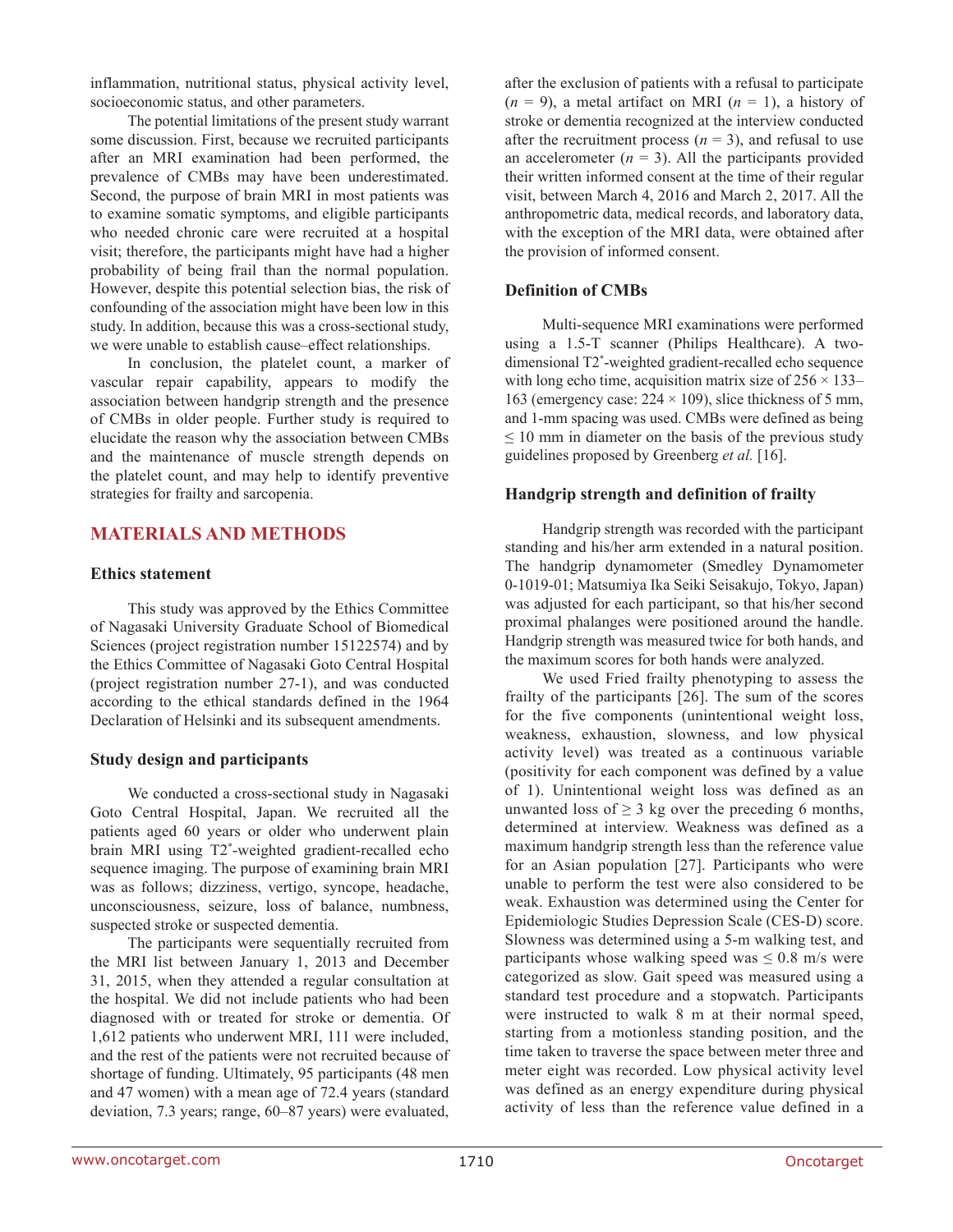previous study of a Japanese population  $(\leq 6.20 \text{ kcal})$ kg/day for men and  $\leq$  7.13 kcal/kg/day for women) [28]. Every participant had their energy expenditure during physical activity assessed using a tri-axial accelerometer for 7 days, which was quantified as kcal/kg/day. The triaxial accelerometer had to be worn for more than 480 min for the data to be included for that day, and data from participants with  $> 2$  valid days were eligible for analysis.

### **Clinical information**

Body mass and height were measured while participants were wearing lightweight clothes and no shoes, and their body mass index (BMI) was then calculated. Systolic blood pressure (SBP) and diastolic blood pressure (DBP) were measured at rest using a blood pressure measuring device (HEM-907; Omron, Kyoto, Japan). The measurements were repeated when the SBP was  $\geq$  140 mmHg or the DBP was  $\geq$  90 mmHg, and the mean values were used in subsequent analyses.

Information regarding the age; sex; smoking status (never a smoker, former smoker, or current smoker); history of stroke, dementia, use of antihypertensive medication, diabetes mellitus, dyslipidemia, atrial fibrillation, CKD, or use of antiplatelet and/ or anticoagulant medication; duration of education; household income (million yen per year); Mini-Mental State Examination score; and CES-D score were obtained by trained interviewers. The use of antiplatelet and/ or anticoagulant medication was categorized as NOAC use (dabigatran, rivaroxaban, apixaban, or edoxaban) or warfarin use. Nutrient intake was assessed using a brief self-administered diet history questionnaire designed for Japanese adults [29].

Fasting blood samples were collected at the time of clinical examination into EDTA-2K tubes, siliconized tubes, and sodium fluoride tubes. Blood from the EDTA-2K tube was used to measure the white blood cell count and platelet count using an automated analyzer at SRL, Inc. (Tokyo, Japan). The serum concentrations of total protein, albumin, cystatin C, total cholesterol, high-density lipoprotein-cholesterol, LDL-cholesterol, triglycerides, glycated hemoglobin, and hs-CRP were measured using standard laboratory procedures.

### **Statistical analysis**

Demographic, clinical, laboratory, and other characteristics were summarized according to platelet count category (high or low). Differences in the mean values or proportions for each variable between platelet count categories were analyzed using the Wilcoxon rank sum test for continuous variables (age, height, body mass, BMI, handgrip strength, SBP, DBP, white blood cell count, platelet count, total protein, albumin, hs-CRP, cystatin C, glycated hemoglobin, total cholesterol, LDL-cholesterol, high-density lipoprotein-cholesterol, triglycerides, Mini-Mental State Examination score, CES-D score, daily energy expenditure during physical activity, daily energy intake, daily dietary protein intake, daily dietary vitamin D intake, daily dietary alcohol intake, and number of CMBs) or the McNemar chi-square test for categorical variables (sex, history of ischemic heart disease, use of anti-hypertensive medication, diabetes mellitus, dyslipidemia, atrial fibrillation, CKD, use of antiplatelet and/or anticoagulant medication, smoking status [never, former, and current smokers were defined as 1, 2, and 3, respectively], duration of education, household income, presence of CMBs, and frailty).

We performed a simple linear regression analysis to identify relationships between the presence of CMBs and handgrip strength or frailty. Next, to determine the relationships between the presence of CMBs and handgrip strength or frailty we used multivariable linear regression analysis for the full cohort and each platelet count category. In this analysis, *a priori* adjustments were made for age, sex, and BMI in Model 1, these plus classical cardiovascular risk factors (history of hypertension, history of diabetes mellitus, cystatin C, and smoking status) in Model 2, and these plus risk factors for sarcopenia (protein intake, vitamin D intake, and daily activity) in Model 3. These potential confounding factors were selected based on previous studies [1, 2, 14, 26]. We also performed a multivariable linear regression analysis to determine the relationships between the number of CMBs and handgrip strength or frailty. To assess the associations under consideration of the location of CMBs, we performed additional analyses using lobar CMBs (CMBs distributed in lobar and/or other locations) or nonlobar CMBs (CMBs distributed in deep or infratentorial and/or lobar locations).

As a sensitivity analysis, we performed multivariable linear regression analyses of the participants according to their platelet count category because the platelet count is an indicator of the capacity for endothelial repair, which might be associated with the maintenance of handgrip strength [5].

All analyses were two-tailed, and  $p < 0.05$  was regarded as statistically significant. Statistical analyses were performed using STATA® version 14.0 (StataCorp, College Station, TX, USA).

### **Abbreviations**

CMBs: cerebral microbleeds; MRI: magnetic resonance imaging; CKD: chronic kidney disease; NOACs: non-vitamin K antagonist oral anticoagulants; LDL: low-density lipoprotein; hs-CRP: high-sensitivity C-reactive protein; CES-D: Center for Epidemiologic Studies Depression Scale; BMI: body mass index; SBP: systolic blood pressure; DBP: diastolic blood pressure.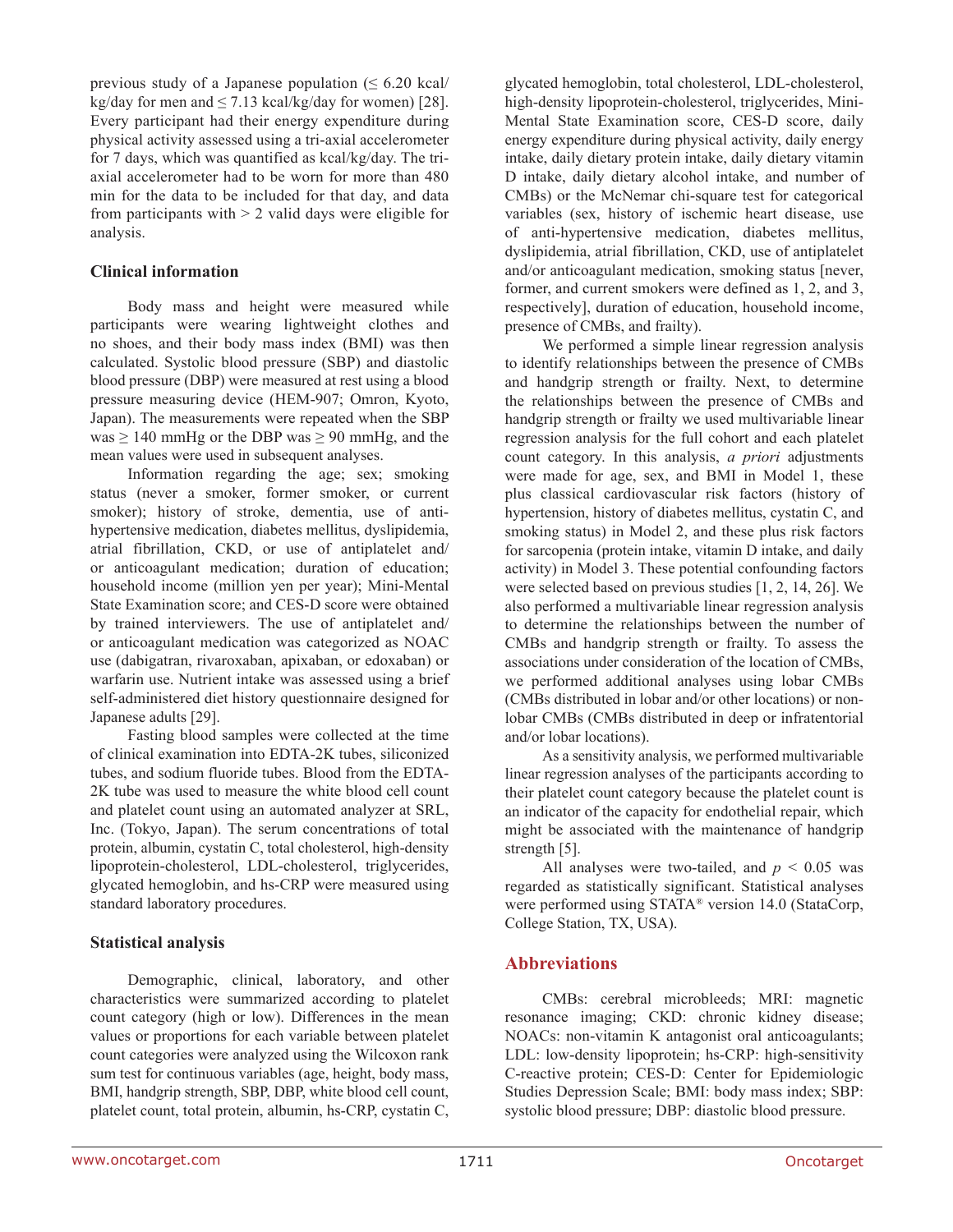### **Author contributions**

HY designed the study, performed the statistical analyses, interpreted the data, and drafted and revised the manuscript. KN, SK, and YS assisted with the design of the study, were involved in data collection, and reviewed the manuscript. KM and AT participated in the study conception and reviewed the manuscript. TM was the general coordinator and was involved in the study design.

### **ACKNOWLEDGMENTS**

We thank Ms. Rumi Ozawa, Ms. Tomoko Matono and Ms. Kumiko Ideguchi for help with data management. We thank Mark Cleasby, PhD and Angela Morben, DVM, ELS, from Edanz Group [\(www.edanzediting.com/ac](www.edanzediting.com/ac)), for editing a draft of this manuscript.

### **CONFLICTS OF INTEREST**

The authors have declared no competing interests.

## **FUNDING**

The study was funded by a Grant-in-Aid for Scientific Research from the Japan Society for the Promotion of Science (15K19230). The sponsor played no role in the study design or execution, analysis or interpretation of data, or writing of the manuscript.

### **REFERENCES**

- 1. Cruz-Jentoft AJ, Bahat G, Bauer J, Boirie Y, Bruyère O, Cederholm T, Cooper C, Landi F, Rolland Y, Sayer AA, Schneider SM, Sieber CC, Topinkova E, et al. Sarcopenia: revised European consensus on definition and diagnosis. Age Ageing. 2019; 48:601. [https://doi.org/10.1093/ageing/](https://doi.org/10.1093/ageing/afz046) [afz046](https://doi.org/10.1093/ageing/afz046). [[PubMed](https://www.ncbi.nlm.nih.gov/pubmed/31081853)]
- 2. Hoogendijk EO, Afilalo J, Ensrud KE, Kowal P, Onder G, Fried LP. Frailty: implications for clinical practice and public health. Lancet. 2019; 394:1365–75. [https://doi.](https://doi.org/10.1016/S0140-6736(19)31786-6) [org/10.1016/S0140-6736\(19\)31786-6](https://doi.org/10.1016/S0140-6736(19)31786-6). [[PubMed](https://www.ncbi.nlm.nih.gov/pubmed/31609228)]
- 3. Rantanen T, Guralnik JM, Foley D, Masaki K, Leveille S, Curb JD, White L. Midlife hand grip strength as a predictor of old age disability. JAMA. 1999; 281:558–60. [https://doi.](https://doi.org/10.1001/jama.281.6.558) [org/10.1001/jama.281.6.558.](https://doi.org/10.1001/jama.281.6.558) [\[PubMed\]](https://www.ncbi.nlm.nih.gov/pubmed/10022113)
- 4. Rantanen T, Harris T, Leveille SG, Visser M, Foley D, Masaki K, Guralnik JM. Muscle strength and body mass index as long-term predictors of mortality in initially healthy men. J Gerontol A Biol Sci Med Sci. 2000; 55:M168-73. [https://doi.org/10.1093/gerona/55.3.m168.](https://doi.org/10.1093/gerona/55.3.m168) [\[PubMed\]](https://www.ncbi.nlm.nih.gov/pubmed/10795731)
- 5. Shimizu Y, Sato S, Koyamatsu J, Yamanashi H, Nagayoshi M, Kadota K, Maeda T. Platelets as an indicator of vascular repair in elderly Japanese men. Oncotarget. 2016; 7:44919– 26. <https://doi.org/10.18632/oncotarget.10229>. [[PubMed](https://www.ncbi.nlm.nih.gov/pubmed/27374094)]
- 6. Yamanashi H, Shimizu Y, Koyamatsu J, Nagayoshi M, Kadota K, Tamai M, Maeda T. Circulating CD34-Positive Cells Are Associated with Handgrip Strength in Japanese Older Men: The Nagasaki Islands Study. J Frailty Aging. 2017; 6:6–11. [https://doi.org/10.14283/jfa.2016.107.](https://doi.org/10.14283/jfa.2016.107) [[PubMed\]](https://www.ncbi.nlm.nih.gov/pubmed/28244551)
- 7. Stellos K, Langer H, Daub K, Schoenberger T, Gauss A, Geisler T, Bigalke B, Mueller I, Schumm M, Schaefer I, Seizer P, Kraemer BF, Siegel-Axel D, et al. Plateletderived stromal cell-derived factor-1 regulates adhesion and promotes differentiation of human CD34+ cells to endothelial progenitor cells. Circulation. 2008; 117:206–15. [https://doi.org/10.1161/CIRCULATIONAHA.107.714691.](https://doi.org/10.1161/CIRCULATIONAHA.107.714691) [\[PubMed\]](https://www.ncbi.nlm.nih.gov/pubmed/18086932)
- 8. Stellos K, Bigalke B, Langer H, Geisler T, Schad A, Kögel A, Pfaff F, Stakos D, Seizer P, Müller I, Htun P, Lindemann S, Gawaz M. Expression of stromal-cell-derived factor-1 on circulating platelets is increased in patients with acute coronary syndrome and correlates with the number of CD34+ progenitor cells. Eur Heart J. 2009; 30:584–93. <https://doi.org/10.1093/eurheartj/ehn566>. [[PubMed](https://www.ncbi.nlm.nih.gov/pubmed/19109356)]
- 9. Majka M, Janowska-Wieczorek A, Ratajczak J, Ehrenman K, Pietrzkowski Z, Kowalska MA, Gewirtz AM, Emerson SG, Ratajczak MZ. Numerous growth factors, cytokines, and chemokines are secreted by human CD34(+) cells, myeloblasts, erythroblasts, and megakaryoblasts and regulate normal hematopoiesis in an autocrine/paracrine manner. Blood. 2001; 97:3075-85. [https://doi.org/10.1182/](https://doi.org/10.1182/blood.v97.10.3075) [blood.v97.10.3075](https://doi.org/10.1182/blood.v97.10.3075). [[PubMed](https://www.ncbi.nlm.nih.gov/pubmed/11342433)]
- 10. Zou J, Yuan C, Wu C, Cao C, Yang H. The effects of plateletrich plasma on the osteogenic induction of bone marrow mesenchymal stem cells. Connect Tissue Res. 2014; 55:304– 9.<https://doi.org/10.3109/03008207.2014.930140>. [\[PubMed](https://www.ncbi.nlm.nih.gov/pubmed/24874552)]
- 11. Daub K, Langer H, Seizer P, Stellos K, May AE, Goyal P, Bigalke B, Schönberger T, Geisler T, Siegel-Axel D, Oostendorp RA, Lindemann S, Gawaz M. Platelets induce differentiation of human CD34+ progenitor cells into foam cells and endothelial cells. FASEB J. 2006; 20:2559–61. [https://doi.org/10.1096/fj.06-6265fje.](https://doi.org/10.1096/fj.06-6265fje) [\[PubMed\]](https://www.ncbi.nlm.nih.gov/pubmed/17077283)
- 12. Kant IM, Mutsaerts HJ, van Montfort SJ, Jaarsma-Coes MG, Witkamp TD, Winterer G, Spies CD, Hendrikse J, Slooter AJ, de Bresser J, and BioCog Consortium. The association between frailty and MRI features of cerebral small vessel disease. Sci Rep. 2019; 9:11343. [https://doi.](https://doi.org/10.1038/s41598-019-47731-2) [org/10.1038/s41598-019-47731-2](https://doi.org/10.1038/s41598-019-47731-2). [[PubMed](https://www.ncbi.nlm.nih.gov/pubmed/31383903)]
- 13. Siejka TP, Srikanth VK, Hubbard RE, Moran C, Beare R, Wood A, Phan T, Callisaya ML. Frailty and Cerebral Small Vessel Disease: A Cross-Sectional Analysis of the Tasmanian Study of Cognition and Gait (TASCOG). J Gerontol A Biol Sci Med Sci. 2018; 73:255-60. [https://doi.](https://doi.org/10.1093/gerona/glx145) [org/10.1093/gerona/glx145.](https://doi.org/10.1093/gerona/glx145) [\[PubMed\]](https://www.ncbi.nlm.nih.gov/pubmed/28977392)
- 14. Chung CP, Chou KH, Chen WT, Liu LK, Lee WJ, Chen LK, Lin CP, Wang PN. Cerebral microbleeds are associated with physical frailty: a community-based study. Neurobiol Aging. 2016; 44:143-50. [https://doi.org/10.1016/j.](https://doi.org/10.1016/j.neurobiolaging.2016.04.025) [neurobiolaging.2016.04.025](https://doi.org/10.1016/j.neurobiolaging.2016.04.025). [[PubMed](https://www.ncbi.nlm.nih.gov/pubmed/27318142)]